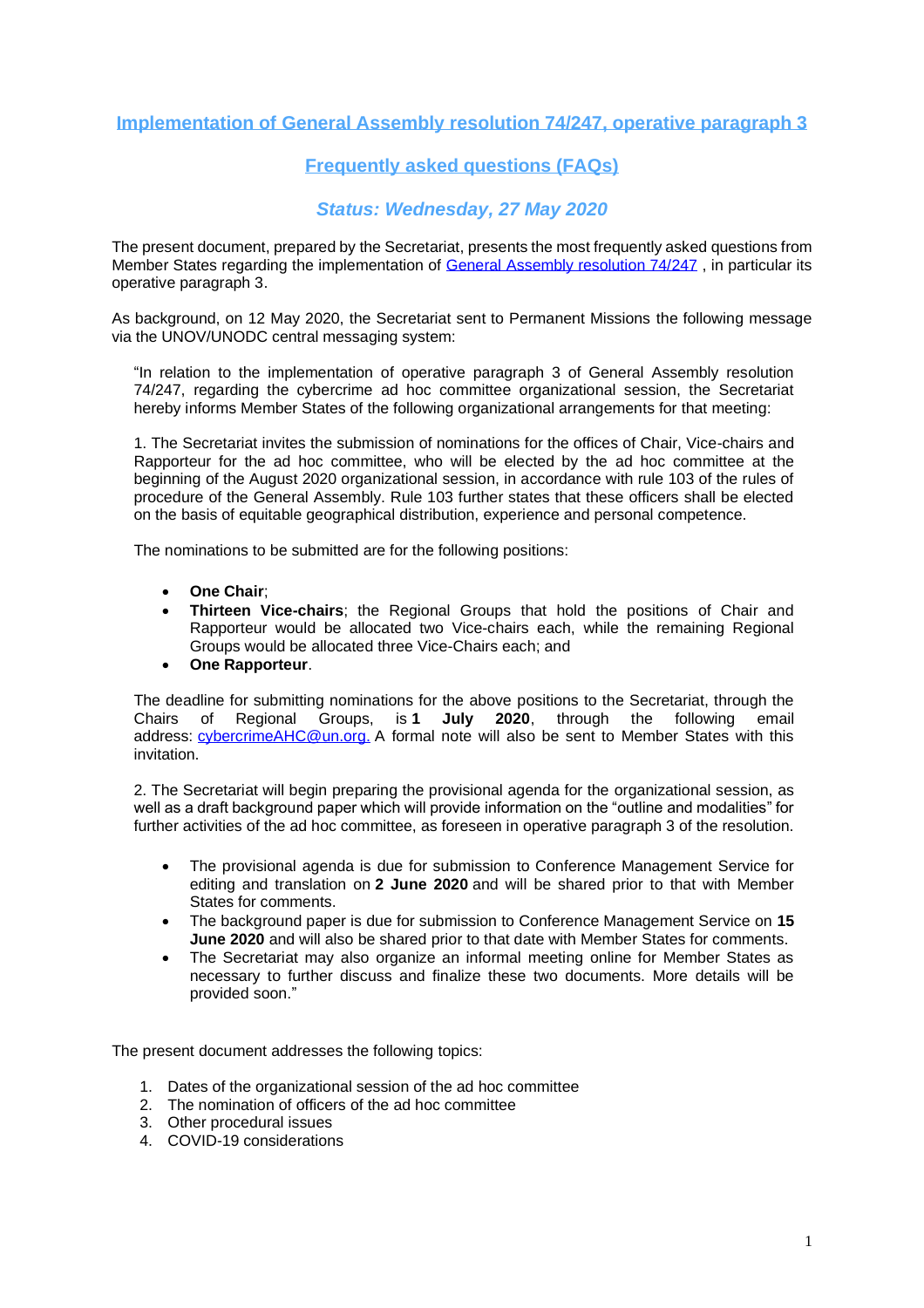#### **1. Dates of the organizational session of the ad hoc committee**

#### 1. What are the dates of the organizational sessions of the ad hoc committee?

The dates of 25-27 August 2020 have been confirmed with the relevant Secretariat staff in New York for holding the organizational session of the ad hoc committee.

#### 2. How were these dates chosen?

According to operative paragraph 3 of resolution 74/247, "the ad hoc committee shall convene a threeday organizational session in August 2020".

In an effort to begin preparations for the organizational session, information on possible dates was included in the proposal by the Secretariat with status 22 April 2020, based on the general support for these dates expressed by Member States during the briefing delivered by the Director of the Division for Treaty Affairs of UNODC, Mr. John Brandolino, on 16 April 2020.

These dates, which are at the end of August 2020, will allow for more time for the organization of the meeting and for monitoring the evolution of the COVID-19 travel and other restrictions.

3. When will Member States receive the official invitation to the meeting?

The official invitation to the meeting is due to be sent out in the coming weeks.

#### **2. The nomination of officers of the ad hoc committee**

4. Do the officers of the ad hoc committee need to attend all meetings in person?

COVID-19 considerations aside, the officers of the ad hoc committee do not need to attend all meetings, unless they are carrying out a specific role, such as chairing a meeting.

5. Do the officers of the ad hoc committee need to be nominated at the Ambassadorial level?

This is entirely up to Member States to decide.

6. Do the officers of the ad hoc committee need to be located in Vienna, in New York, or can they be experts from capitals?

This is entirely up to Member States to decide. It would be highly practical for the Chair to be based in Vienna, however, to facilitate communication and coordination with the UNODC-based Secretariat.

7. When will these officers be elected?

In accordance with the Rules of procedure of the General Assembly, the officers will be elected at the beginning of the organizational session.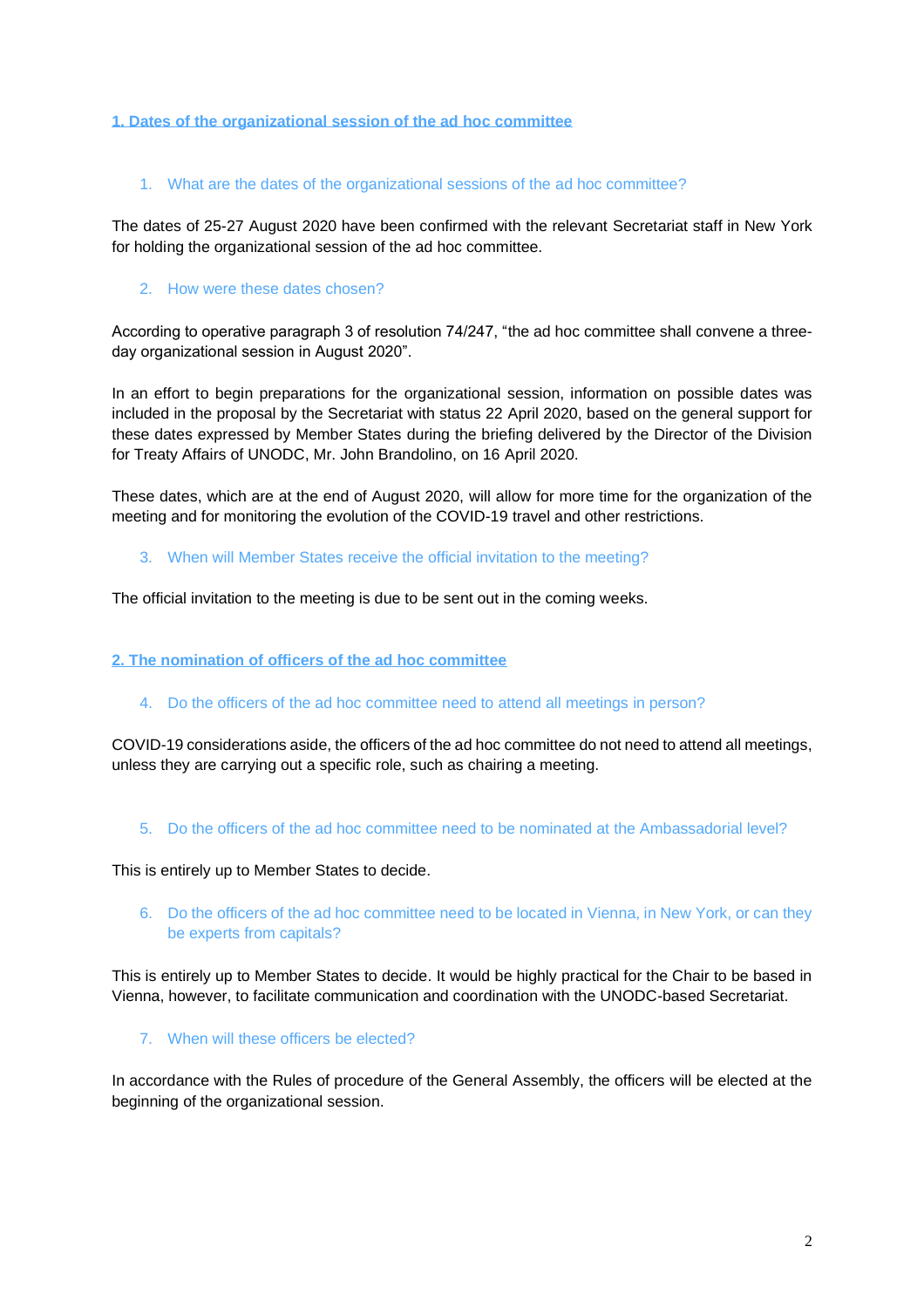8. In relation to Rule 103 of the rules of procedure of the General Assembly, should a nominee for officer of the ad hoc committee be physically present at the meeting in August in order to be elected?

Assuming a physical meeting is held, there is no requirement for the officer to be present for the election. From a practical perspective, however, the person who will chair the meeting or perform any other practical function, such as the Rapporteur, should ideally be present at the meeting to conduct their work (but not per se just for the elections).

9. Will the elected officers be in place only for the organizational session or for all future ad hoc committee sessions?

The decision on this matter rests with the ad hoc committee itself. This can be decided at the organizational session, and it would ideally be discussed during informal consultations among Member States in the lead up to the organizational session.

# 10. Are Member States expected to send nominations through the Chairs of their Regional Groups? Are only three nominations permitted for each Regional Group?

The call for nominations for officers of the ad hoc committee was sent out to all Permanent Missions in Vienna through a special message on 12 May 2020 and an official Note Verbale on 20 May 2020 (reference CU/2020/162/DTA/OCB). The Note Verbale was sent directly to each Member State with the request that nominations be channelled through the Chairs of Regional Groups, as per usual practice and so that it is easier to keep track of the balanced regional representation and to comply with Rule 103 of the Rules of procedure of the General Assembly.

This does not mean that Regional Groups can only submit three nominations and they may submit as many as they wish, since all Member States have the right to submit nominations.

Ideally, consultations conducted prior to the organizational session would lead to an agreed slate of officers that is equal to the number of offices to be filled, thus allowing all officers of the ad hoc committee to be elected by acclamation and dispensing with the requirement of a secret ballot.

#### 11. How can Member States submit their nominations for officers of the ad hoc committee?

Member States can submit their nominations by way of an official Note Verbale through the Regional Groups sent to the following address: [CybercrimeAHC@un.org.](mailto:CybercrimeAHC@un.org)

#### 12. What is the deadline for the submission of nominations for officers of the ad hoc committee?

The deadline for submission of nominations is 1 July 2020.

### 13. What functions will the offices of Vice-chair and Rapporteur have?

According to the Rules of procedure, in the case that the Chair is unable to preside, then she/he must designate a Vice-Chair to preside on their behalf. The Vice-Chairs therefore support the Chair in the conduct of the session. They discuss the organization of the session but do not make recommendations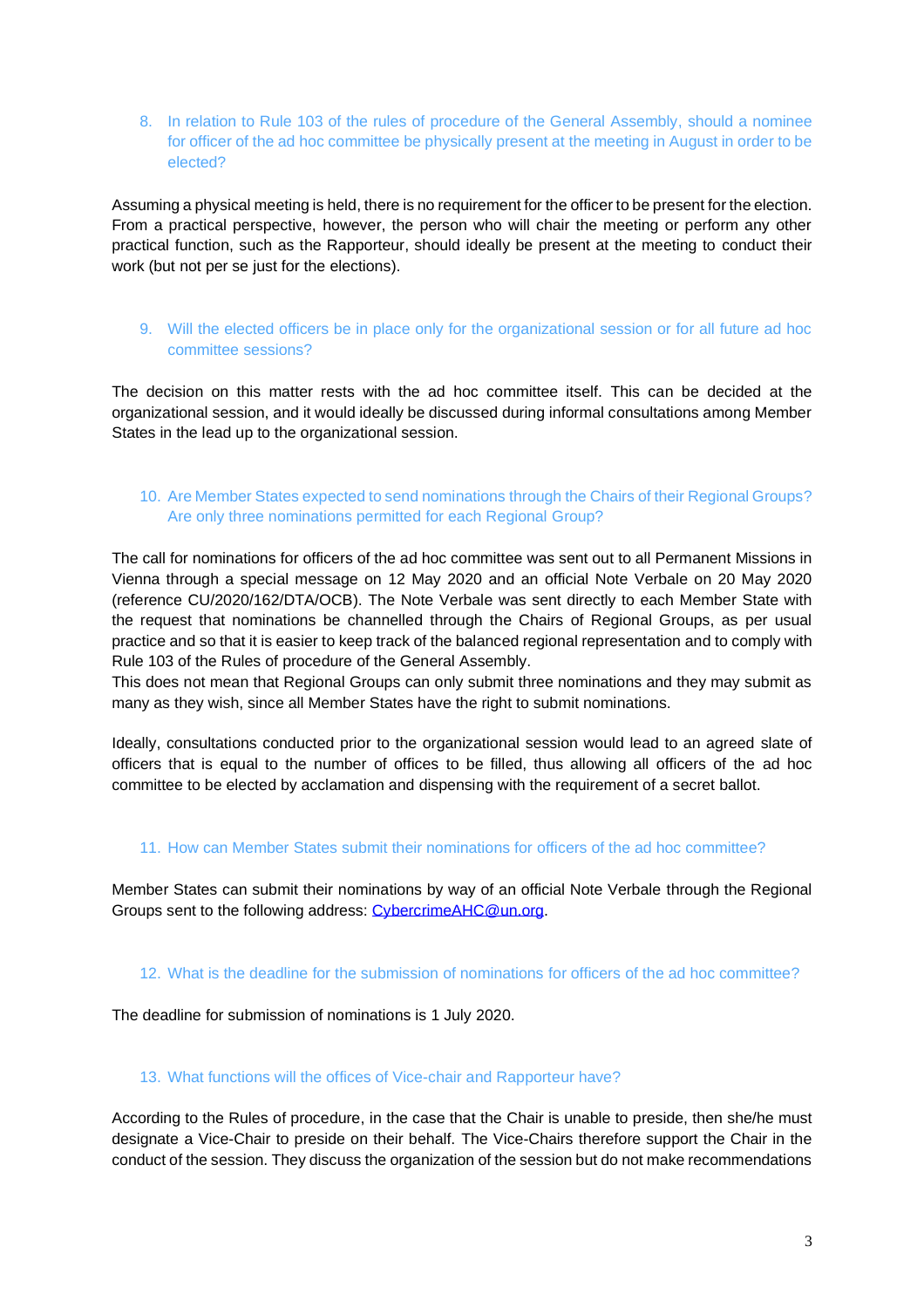or decisions on the substance. The traditional role of the Rapporteur is to draft the report of the meeting, with the assistance of the Secretariat.

# 14. My government wishes to submit a nomination, but we still do not know exactly who the candidate would be. Can Member States submit nominations without specifying names and functional titles?

If a country does not know for certain who the nominated individual would be, but would like to submit a nomination for their country, they may inform the Secretariat that they will be nominating someone and confirm the name of the person in the future (but before the elections take place).

### 15. In case officers are not based in New York, will there be support from the UN to facilitate the participation of the officers in the ad hoc committee meeting in August?

In terms of financial support for travel, UNODC currently has no available funds for this purpose. However, in operative paragraph 5 of its resolution 74/274, the General Assembly "invites donor countries to provide assistance to the United Nations in ensuring the active engagement of developing countries in the work of the ad hoc committee, including by covering travel costs and accommodation expenses."

### 16. If a Member States submits a nomination for the office of Chair or Rapporteur, but loses the election for that position at the meeting in August, would that losing nominee then be able to stand for one of the Vice-Chair positions?

This would be possible if at the time of the election vacancies remain for the offices of Vice-Chair and if the equitable geographical representation requirement is met. Ideally, consultations conducted prior to the organizational session would lead to an agreed slate of officers that is equal to the number of offices to be filled, thus allowing all officers of the ad hoc committee to be elected by acclamation and dispensing with the requirement of a secret ballot.

#### 17. If an elected officer has to resign, what will be the process to choose a replacement? Will there be a call for a new nomination or is the incumbent Member State able to select a successor?

In order to comply with Rule 103 of the Rules of procedure and the established practice of the General Assembly, the nomination would be from the same Regional Group (though not necessarily from the same country).

#### **3. Other procedural issues**

18. The ad hoc committee, as a subsidiary body of the General Assembly, will function under the Rules of procedure of the General Assembly. Does this mean that all decision-making will be done through voting?

The fact that the rules of procedure of the General Assembly apply, does not necessarily mean that decisions of the ad hoc committee will be made by voting. In fact, the General Assembly (and its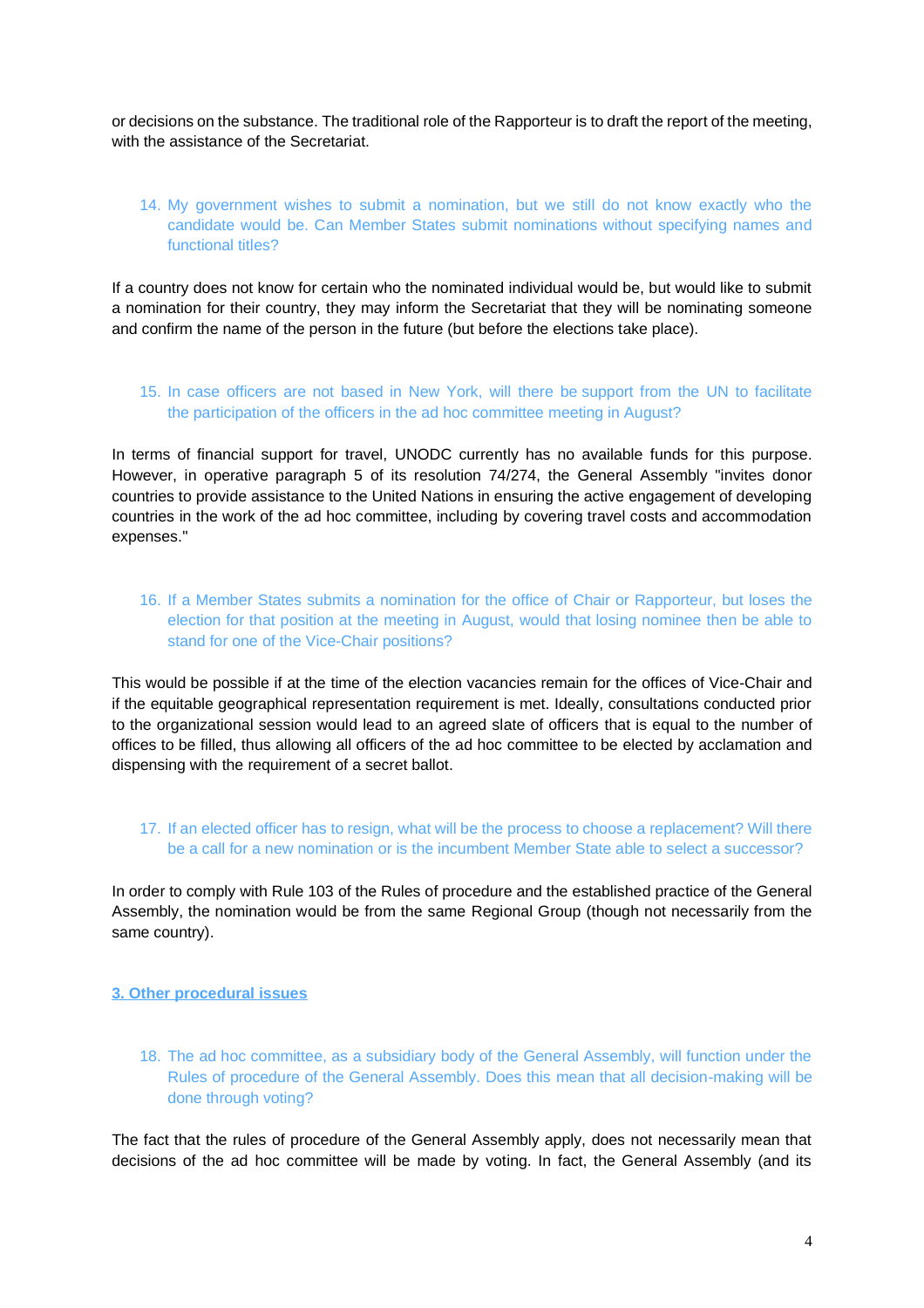committees) often adopt resolutions, and make other decisions, without a vote. Further information on the practice of decision-making by consensus at the General Assembly may be found [here.](http://ask.un.org/faq/260981)

# 19. What is the relationship between the rules of procedure of the General Assembly and the consensus-based practice in Vienna, i.e. the so-called "Vienna spirit"? If the convention elaboration process takes place in Vienna, would decisions be taken by vote or consensus?

As mentioned in the previous answer, the fact that the rules of procedure of the General Assembly apply, does not necessarily mean that decisions of the ad hoc committee will be made by voting. In fact, the General Assembly (and its committees) often adopt resolutions, and make other decisions, without a vote. Further information on the practice of decision-making by consensus at the General Assembly may be found [here.](http://ask.un.org/faq/260981)

The consensus-based practice in Vienna, i.e. the "Vienna spirit", is indeed a matter of practice, rather than being rule-based. In fact, the intergovernmental bodies that are based in Vienna have voting procedures, but this does not mean that they must make decisions through voting. Clear examples are the Conference of the Parties to the United Nations Convention against Transnational Organized Crime (COP), or the Commission on Crime Prevention and Criminal Justice. In the case of the COP, its rules of procedure state that "States Parties shall make every effort to adopt decisions in the Conference by consensus" (Rule 56), but they also contain voting rights (Rules 57 to 71).

If the convention elaboration process were to take place in Vienna, it will be up to Member States within the ad hoc committee to make decisions through voting or consensus. The same could be said if the process were to take place in New York or anywhere else.

# 20. The UNCAC ad hoc committee terms of reference [\(A/RES/56/260\)](https://undocs.org/pdf?symbol=en/A/RES/56/260) do not say anything about voting nor consensus. However, it was done through a consensus-based process. How did that work?

The UNCAC negotiations also used the usual practice of agreeing on decisions by consensus. This can be observed in the travaux préparatoires of the negotiations for the elaboration of the UNCAC, available [here.](https://www.unodc.org/documents/treaties/UNCAC/Publications/Travaux/Travaux_Preparatoires_-_UNCAC_E.pdf) Member States may also find useful the report of the Intergovernmental Open-Ended Expert Group to Prepare Draft Terms of Reference for the Negotiation of an International Legal Instrument against Corruption [\(A/AC.260/2\)](https://www.unodc.org/documents/treaties/expertmtg_corruption/2E.pdf).

### 21. What official pre-session documentation is being prepared by the Secretariat?

The Secretariat has prepared a provisional agenda, due for submission to Conference Management Service on 2 June 2020, and shared it with Member States via special message on 20 May 2020 for approval. A background document is also being prepared, due for submission to Conference Management Service on 15 June 2020.

### 22. Is there a procedure for the approval of the meeting's official pre-session documentation? Will there be consultations among all Member States?

The Secretariat will prepare the official pre-session documentation of the ad hoc committee organizational session (one provisional agenda and one background document) and will invite comments from all Member States. There is no approval needed for the background document, as it is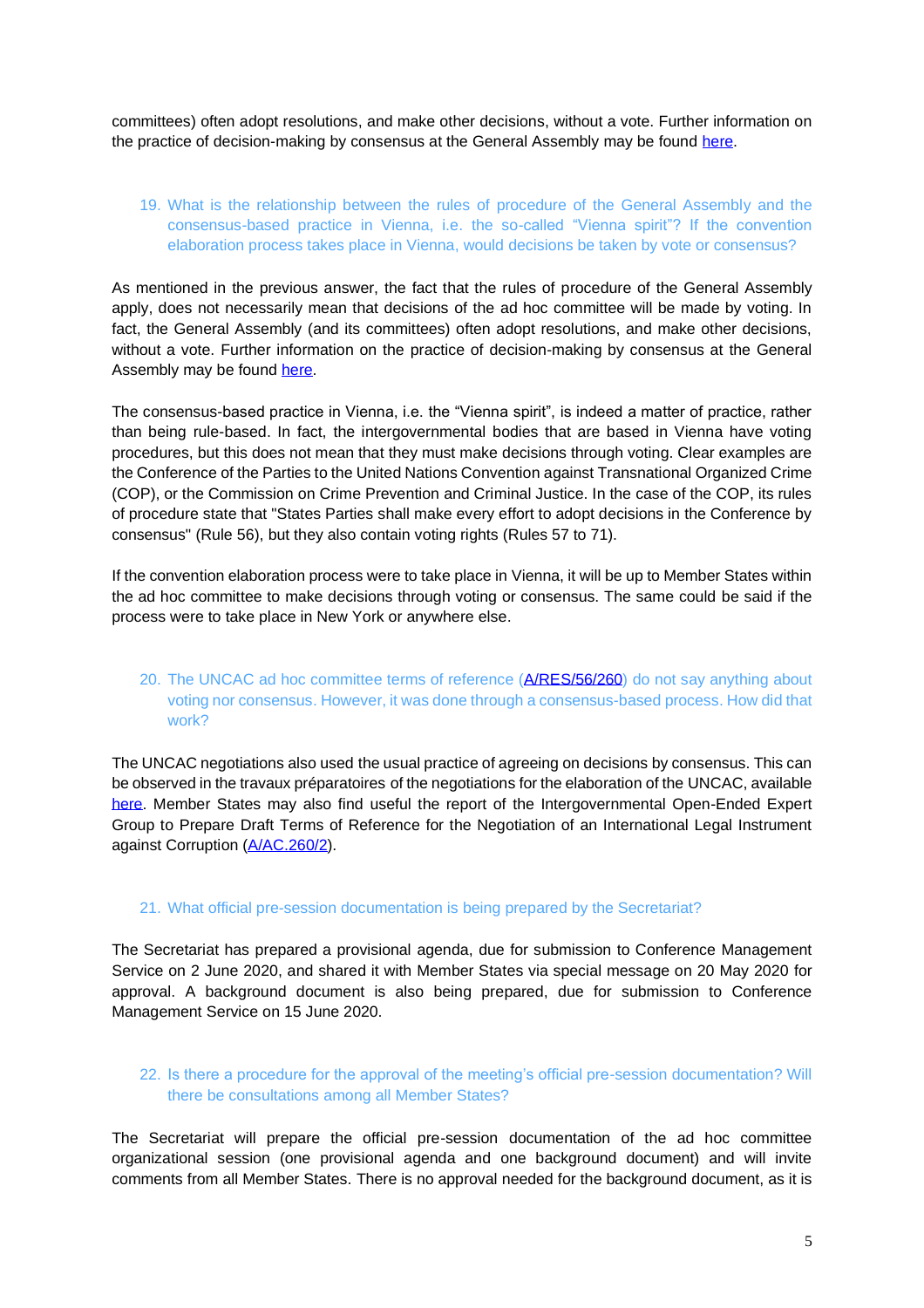only for information and further discussion. The provisional agenda was submitted for approval by Member States on 20 May 2020 (see reply to previous question).

## 23. How will the work of the ad hoc committee be coordinated with the UNODC-based Secretariat in Vienna?

Pursuant to operative paragraph 3 of resolution 74/247, the organizational session of the committee will be held in New York, but all preparatory work is being supported by UNODC in Vienna, as the Secretariat of the ad hoc committee. At the organizational session in August, the committee will discuss the outline and modalities of its further activities and Member States will need to decide then, among other issues, the venue of its further activities. It would be advisable that the ad hoc committee carry out its future work in Vienna because of the location's advantage in terms of function, expertise and resources in relation to crime-related themes.

#### 24. Will the provisional agenda and the background document be shared with Member States?

The provisional agenda was shared with Member States via special message on 20 May 2020 and placed on a silence procedure for approval with a deadline of 28 May 2020. The background document is currently being prepared by the Secretariat. Once the background paper is shared, the Secretariat will provide Member States with enough time to provide comments.

# 25. Regarding the background paper, does the Secretariat intend to include elements that could then be included in an outcome document from the ad hoc committee meeting in August?

The idea of the background paper is to provide suggestions on how the work of the ad hoc committee could be organized, based largely on the work of the similar committees that drafted the UNTOC and UNCAC, but it does not present substantive matters.

# 26. Does the Secretariat expect that the outcome document from the ad hoc committee meeting in August will be a zero draft of a General Assembly resolution for consideration at its 75th session?

The Secretariat interprets the text of operative paragraph 3 of General Assembly resolution 74/247 that states "... the ad hoc committee shall convene a three-day organizational session in August 2020, in New York, in order to agree on an outline and modalities for its further activities, to be submitted to the General Assembly at its seventy-fifth session for its consideration and approval" to mean that **a draft resolution on this matter needs to be submitted to the General Assembly for consideration and approval**.

However, whether the August meeting will produce a zero draft of a General Assembly resolution is up to the meeting itself; such a document would certainly be useful, but in procedural terms, the August meeting only will have to adopt a report on its meeting. This report could include language that could be directly used as a basis for a draft resolution, or it could have an annexed text to would serve this purpose, etc.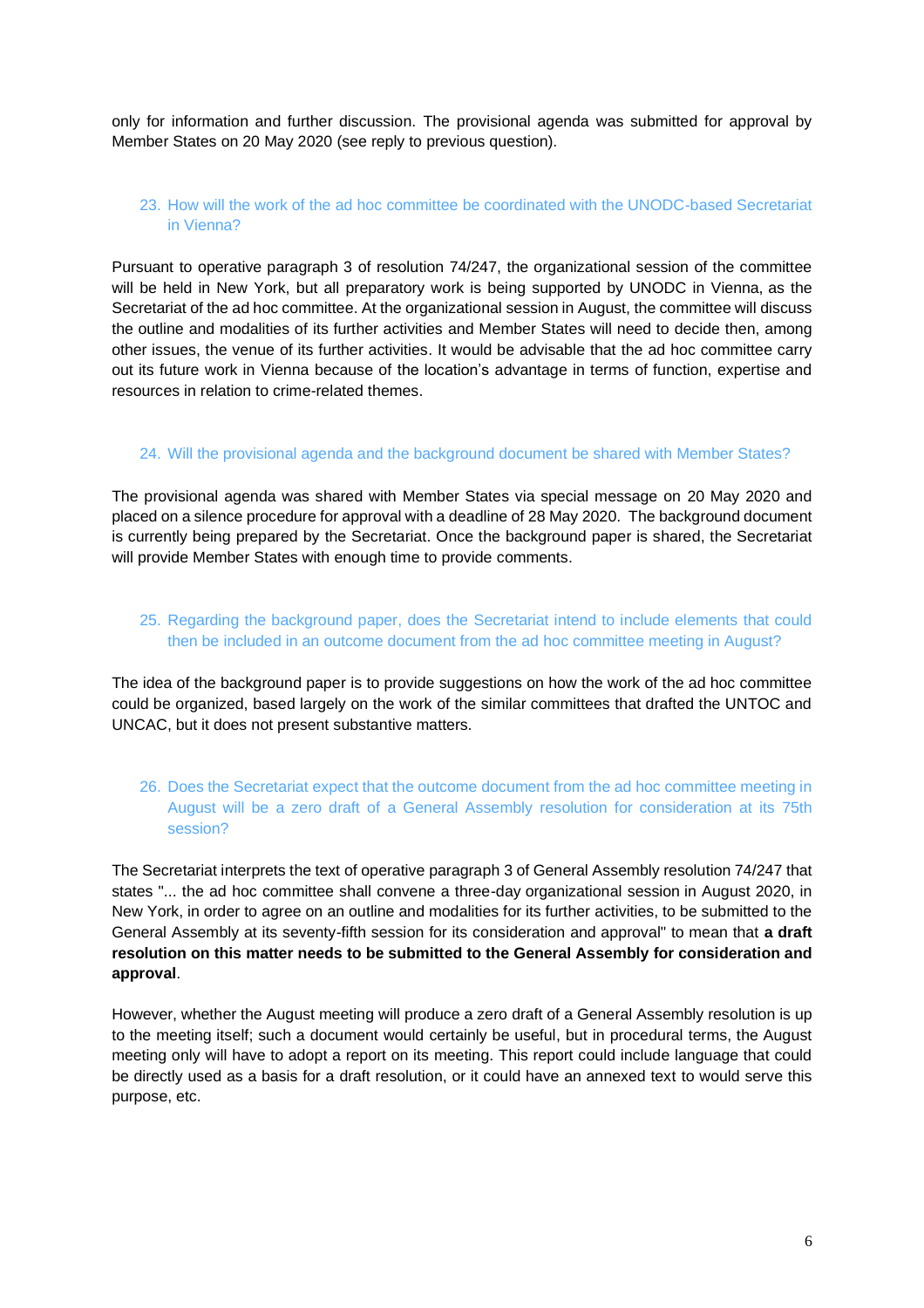#### **4. COVID-19 considerations**

# 27. Given the COVID-19 crisis, what is the Secretariat's most likely scenario for the meeting of the ad hoc committee in August?

This matter depends on the evolving situation of the COVID-19 measures. For example, it will depend on when and if travel and entry restrictions are lifted in New York and indeed across the globe. While the Secretariat does not yet have a concrete answer to this question, a few scenarios can be envisaged, including a completely virtual meeting, or a mixed physical and virtual meeting, depending on travel restrictions and other social distancing measures. Overall, the issue of whether formal intergovernmental meetings can take place online will be up to Member States to decide and will need to be discussed further based on the evolving situation.

28. Operative paragraph 3 of resolution 74/247 states that the meeting shall be held in New York. Does this operative paragraph imply that the meeting must be "physically" held in New York or would a "virtual" meeting be acceptable? Would it be it legally possible to hold the August session by way of videoconference?

The General Assembly is currently considering whether to allow virtual meetings for its plenary and subsidiary bodies. Depending on the ultimate decision by the General Assembly, this could cover the ad hoc committee. The General Assembly could alternatively consider a specific decision on the revised modalities for the organizational meeting. The UNODC Secretariat is in close contact with General Assembly colleagues in New York, and will share any developments with Member States in Vienna whenever the General Assembly pronounces on this topic.

29. The use of videoconference technology will likely be needed in the event that travel is not possible from Vienna and capitals due to the COVID-19 crisis. Is it technically possible to hold an intergovernmental meeting via videoconference?

The UN Secretariat at all main duty stations is working actively towards finding viable methods for holding formal (official) intergovernmental meetings online, including solving issues such as simultaneous interpretation and procedures to check proper credentials. The holding of such meetings online is, however, subject to the decision of Member States.

In the case of the ad hoc committee organizational session, the UNODC-based Secretariat is in constant and close communication with the New York-based Secretariat to establish who should make such decisions and when.

30. What are the rules governing the use of virtual meetings of the General Assembly? For example, will it be possible to participate in the August session (and future sessions) virtually even though it might be physically possible to travel to New York? Even if some might be able to participate in the meeting in person, capital-based experts might be asking this question now that videoconference has emerged as a possibility.

This is an evolving situation and there is no precedent; however, the Rules of procedure would continue to apply, unless any amendments or waivers are officially made. The goal is to enable business continuity as much as possible in the near future. A hybrid model for the meeting, of online plus physical presence, could be possible if Member States so decide.

31. If a virtual meeting is acceptable, where will the Chair (as well as the other officers and Secretariat) sit during the session? For example, if a meeting in New York is not possible due to the COVID-19 situation, will the Chair be able to convene the session virtually from Vienna?